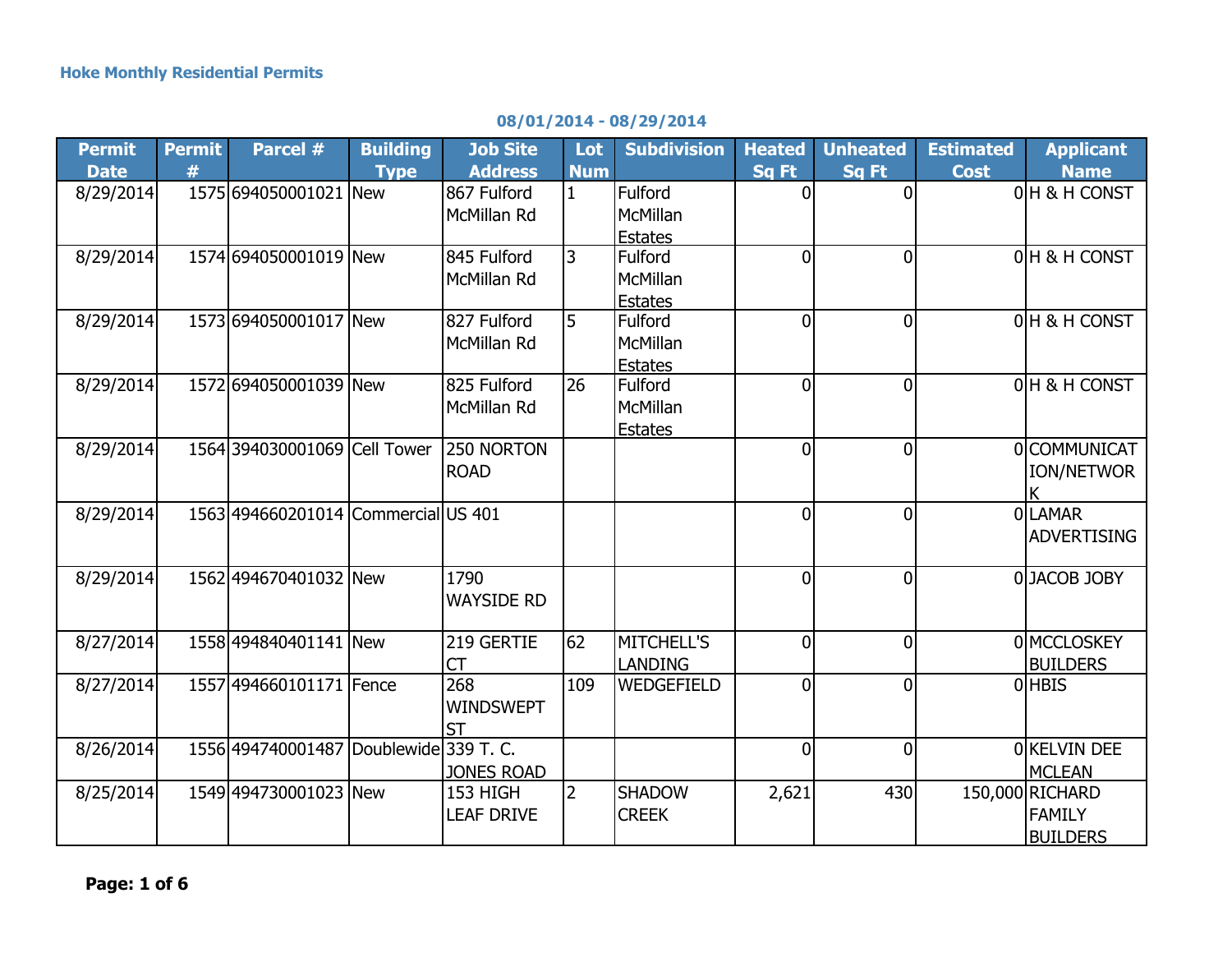| 8/25/2014 | 1548 394140001083 Addition        |                 | 2606<br><b>LAURINBURG</b> |     |                   | 944            | $\overline{0}$ | 70,000 MARBELLA<br><b>CONSTRUCTO</b> |
|-----------|-----------------------------------|-----------------|---------------------------|-----|-------------------|----------------|----------------|--------------------------------------|
|           |                                   |                 | <b>ROAD</b>               |     |                   |                |                | RS INC                               |
| 8/25/2014 | 1543 584770001140 Moved           |                 | 127 GRAY RUN              |     |                   | 1,300          | 48             | 10,000 ELEASE                        |
|           |                                   | House           | LANE                      |     |                   |                |                | <b>GOODWIN</b>                       |
| 8/22/2014 | 1542 494850001012 New             |                 | 177 SIDE                  | 58  | <b>BROOKSIDE</b>  | $\mathbf{0}$   | 0              | 0H & H ONSITE                        |
|           |                                   |                 | SADDLE CT                 |     |                   |                |                | <b>HOMES</b>                         |
| 8/22/2014 | 1541 494750101167 Fence           |                 | 974 ST.                   | 929 | <b>WESTGATE @</b> | $\overline{0}$ | $\overline{0}$ | <b>OLMS &amp; SONS</b>               |
|           |                                   |                 | <b>JOHNS LOOP</b>         |     | <b>THE MAPLES</b> |                |                | <b>HOMES</b>                         |
| 8/22/2014 | 1540 794730001324 Accessory       |                 | 938 CHASON                |     |                   | 1,200          | $\overline{0}$ | 27,000 HOLLOWAY                      |
|           |                                   | <b>Building</b> | <b>ROAD</b>               |     |                   |                |                | <b>BUILDERS</b>                      |
| 8/22/2014 | 1537 794730001324 Accessory       |                 | 938 CHASON                |     |                   | $\Omega$       | $\overline{0}$ | 0 HOLLOWAY                           |
|           |                                   | <b>Building</b> | <b>ROAD</b>               |     |                   |                |                | <b>BUILDERS</b>                      |
| 8/22/2014 | 1535 494850001012 New             |                 | 177 SIDE                  | 58  | <b>BROOKSIDE</b>  | $\overline{0}$ | 0              | 0 H & H ONSITE                       |
|           |                                   |                 | <b>SADDLE CT</b>          |     |                   |                |                | <b>HOMES</b>                         |
| 8/21/2014 | 1532 494660101090 New             |                 | <b>1547 CLAN</b>          | 153 | <b>COLONIAL</b>   | 1,378          | 538            | 75,000 TISDALE                       |
|           |                                   |                 | <b>CAMPBELL DR</b>        |     | <b>CHARTERS</b>   |                |                | <b>HOMES</b>                         |
|           |                                   |                 |                           |     |                   |                |                |                                      |
| 8/21/2014 | 1531 494670401230 New             |                 | 116                       | 52  | <b>COLONIAL</b>   | 1,283          | 414            | 71,033 TISDALE                       |
|           |                                   |                 | <b>INDEPENDENC</b>        |     | <b>CHARTERS</b>   |                |                | HOMES INC.                           |
|           |                                   |                 | E DRIVE                   |     |                   |                |                |                                      |
| 8/21/2014 | 1530 494730001023 New             |                 | 120 SMALL                 | 41  | <b>SHADOW</b>     | 3,029          | 522            | 209,000 RICHARD                      |
|           |                                   |                 | <b>TIMBER LANE</b>        |     | <b>CREEK</b>      |                |                | <b>FAMILY</b>                        |
|           |                                   |                 |                           |     |                   |                |                | <b>BUSINESS</b>                      |
| 8/20/2014 | 1528 394140001083 Commercial 2606 |                 |                           |     |                   | $\Omega$       | 0              | 0 MARBELLA                           |
|           |                                   |                 | <b>LAURINBURG</b>         |     |                   |                |                | <b>CONSTRACTO</b>                    |
|           |                                   |                 | <b>ROAD</b>               |     |                   |                |                | RS INC                               |
| 8/20/2014 | 1525 494840101017 New             |                 | 526 SWIFT                 |     |                   | 2,200          | 936            | 240,000 JILL ROGITZ                  |
|           |                                   |                 | <b>CREEK ROAD</b>         |     |                   |                |                |                                      |
| 8/20/2014 | 1524 584880001170 Doublewide 1353 |                 |                           |     |                   | $\mathbf{0}$   | $\overline{0}$ | 0 DONNIE                             |
|           |                                   |                 | <b>RESERVATION</b>        |     |                   |                |                | <b>HENDERSON</b>                     |
|           |                                   |                 |                           |     |                   |                |                |                                      |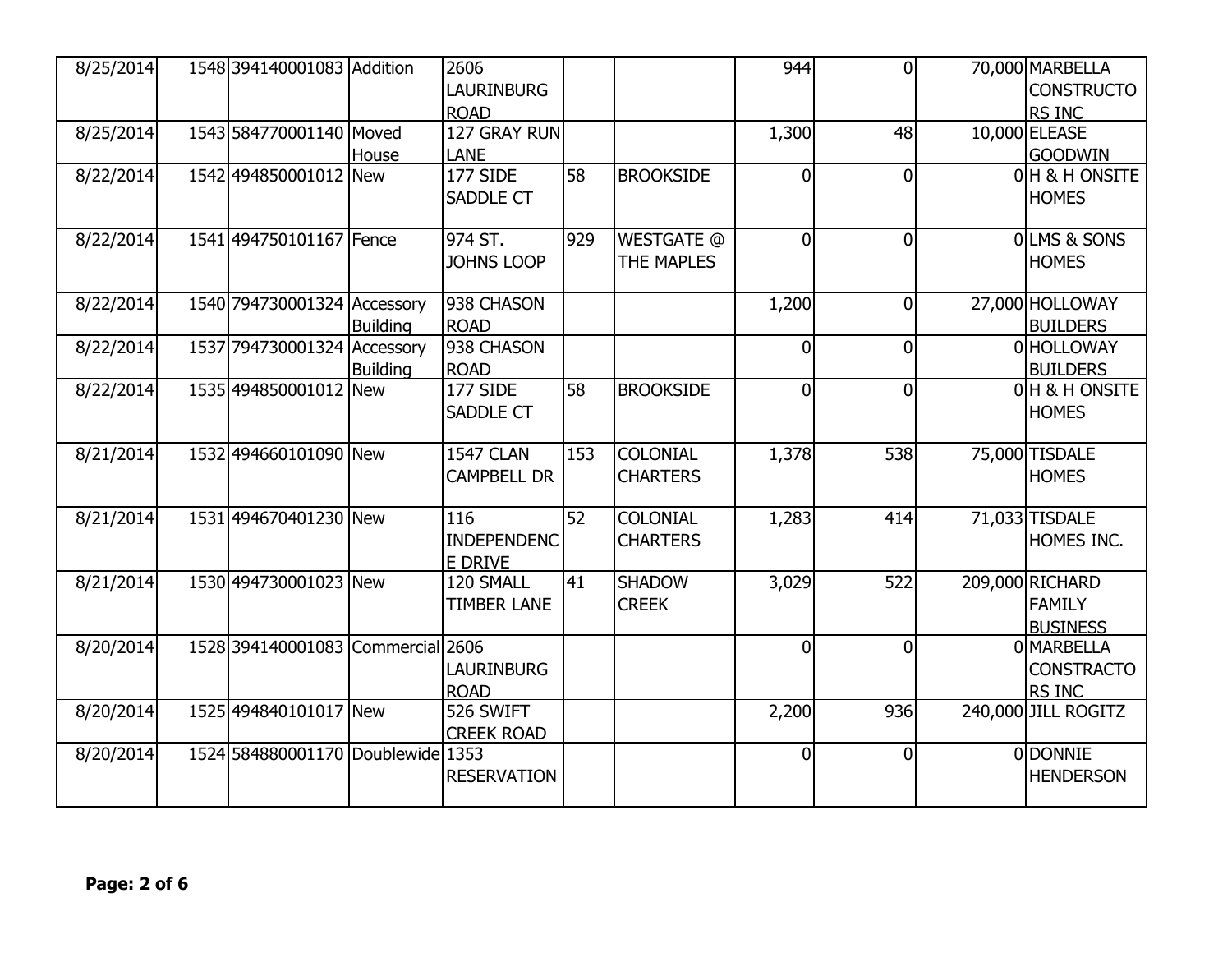| 8/20/2014 |      | 1523 494670401230 New       |                 | 116<br><b>INDEPENDENC</b>       | 52  | <b>COLONIAL</b><br><b>CHARTERS</b> | $\overline{0}$ | $\overline{0}$ |               | 0 TISDALE<br><b>HOMES</b> |
|-----------|------|-----------------------------|-----------------|---------------------------------|-----|------------------------------------|----------------|----------------|---------------|---------------------------|
|           |      |                             |                 | E DR                            |     |                                    |                |                |               |                           |
| 8/20/2014 |      | 1522 494660101090 New       |                 | 1547 CLAN                       | 153 | <b>COLONIAL</b>                    | $\overline{0}$ | $\overline{0}$ |               | 0 TISDALE                 |
|           |      |                             |                 | <b>CAMPBELL DR</b>              |     | <b>CHARTERS</b>                    |                |                |               | <b>HOMES</b>              |
| 8/19/2014 | 1519 |                             | <b>Upfit</b>    | 300 MEDICAL                     |     |                                    | 12,038         | $\overline{0}$ | 469,265 HOKE  |                           |
|           |      |                             |                 | PAVILION                        |     |                                    |                |                |               | <b>HEALTHCARE,</b>        |
|           |      |                             |                 | <b>DRIVE</b>                    |     |                                    |                |                |               | <b>LLC</b>                |
| 8/19/2014 |      | 1518 584880001027 Other     |                 | 10351                           |     |                                    | $\overline{0}$ | $\overline{0}$ |               | 0 ASHLEY                  |
|           |      |                             |                 | <b>ABERDEEN</b>                 |     |                                    |                |                |               | <b>HEIGHTS</b>            |
|           |      |                             |                 | <b>ROAD</b>                     |     |                                    |                |                |               | <b>BAPTIST</b>            |
|           |      |                             |                 |                                 |     |                                    |                |                |               | <b>CHURCH</b>             |
| 8/19/2014 |      | 1517 584770001140 Moved     |                 | 127 GRAY RUN                    |     |                                    | $\overline{0}$ | $\overline{0}$ |               | 0 ELEASE                  |
|           |      |                             | House           | LANE                            |     |                                    |                |                |               | <b>GOODWIN</b>            |
| 8/18/2014 |      | 1514 594040001084 New       |                 | 2598                            |     |                                    | 1,110          | $\overline{0}$ |               | 68,000 BOBBY E.           |
|           |      |                             |                 | <b>FULFORD</b>                  |     |                                    |                |                |               | <b>RACKLEY</b>            |
|           |      |                             |                 | <b>MCMILLIAN</b><br><b>ROAD</b> |     |                                    |                |                |               |                           |
| 8/18/2014 |      | 1513 494550001614 New       |                 | 454 ROYAL                       | 13  | <b>TURNBERRY</b>                   | 3,453          | 899            | 198,721 H & H |                           |
|           |      |                             |                 | <b>BIRKDALE</b>                 |     |                                    |                |                |               | <b>CONSTRUCTO</b>         |
|           |      |                             |                 | <b>DRIVE</b>                    |     |                                    |                |                |               | RS, INC.                  |
| 8/18/2014 |      | 1512 494550001614 New       |                 | 454 ROYAL                       | 13  | <b>TURNBERRY</b>                   | $\overline{0}$ | $\overline{0}$ |               | 0 H & H CONST             |
|           |      |                             |                 | <b>BIRKDALE DR</b>              |     |                                    |                |                |               |                           |
| 8/15/2014 |      | 1509 494740001525 Accessory |                 | 124 BOYCE                       | 11  | <b>BIRKLAND</b>                    | $\Omega$       | $\overline{0}$ |               | 0 ANDREW                  |
|           |      |                             | <b>Building</b> | <b>LANDING</b>                  |     |                                    |                |                |               | <b>WICKS</b>              |
| 8/13/2014 |      | 1500 494560301227 Fence     |                 | 106 CHAPEL                      | 55  | <b>CAROLINA</b>                    | $\overline{0}$ | $\overline{0}$ |               | 0 ANGELA RAY              |
|           |      |                             |                 | <b>HILL RD</b>                  |     | <b>PLACE</b>                       |                |                |               |                           |
| 8/13/2014 |      | 1499 494660201455   Fence   |                 | 424                             | 265 | WEDGEFIELD                         | $\overline{0}$ | $\overline{0}$ |               | <b>OCURTIS</b>            |
|           |      |                             |                 | WEDGEFIELD                      |     |                                    |                |                |               | <b>WALKER</b>             |
|           |      |                             |                 | <b>DR</b>                       |     |                                    |                |                |               |                           |
| 8/13/2014 |      | 1498 494750101168 Fence     |                 | 988 ST.                         | 930 | <b>WESTGATE @</b>                  | $\mathbf 0$    | $\overline{0}$ |               | 0 JASON JONES             |
|           |      |                             |                 | <b>JOHNS LOOP</b>               |     | THE MAPLES                         |                |                |               |                           |
|           |      |                             |                 |                                 |     |                                    |                |                |               |                           |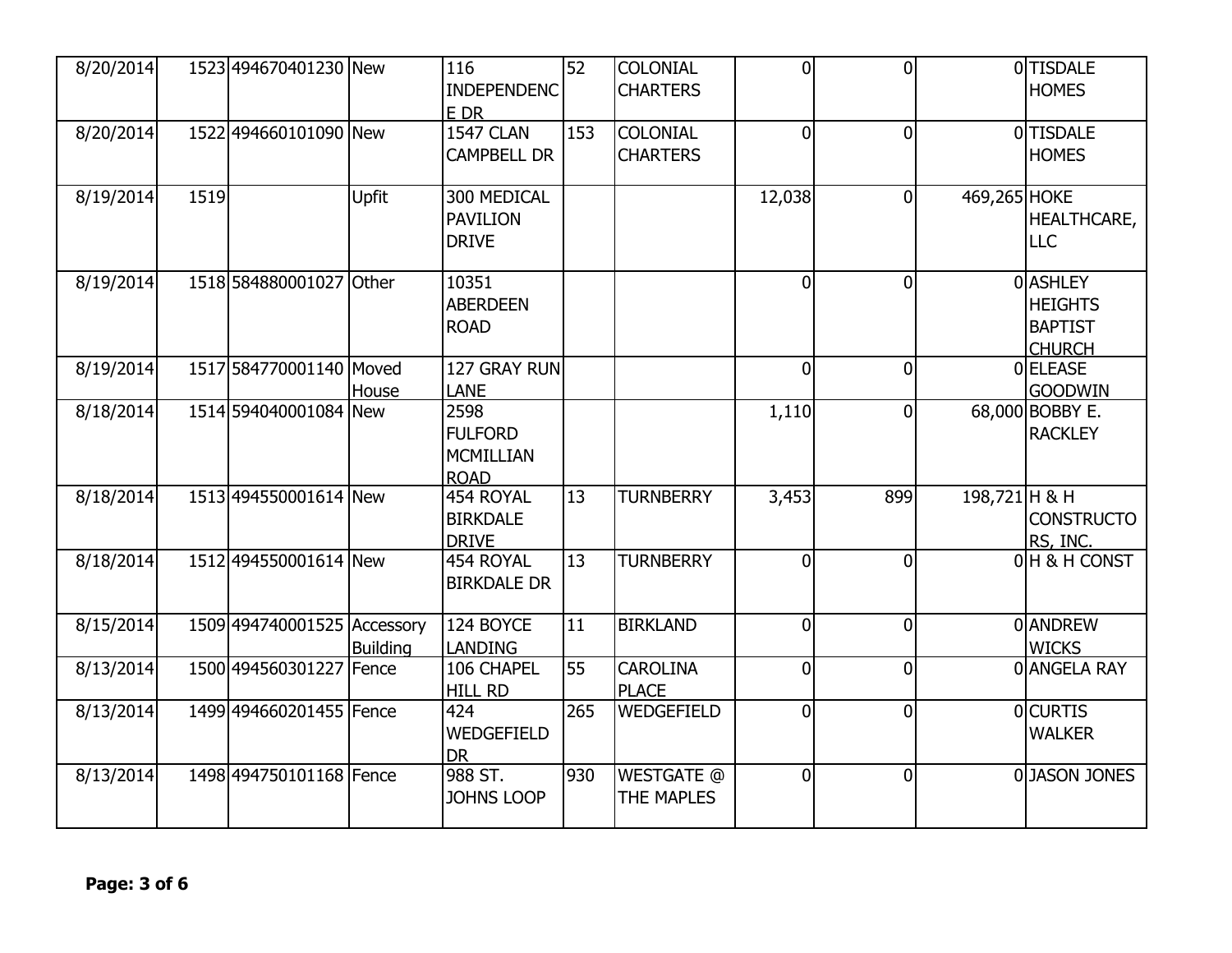| 8/13/2014 |      | 1497 494660201397 Fence      |                            | 553<br>WEDGEFIELD<br><b>DR</b>                   | 170 | WEDGEFIELD                       | $\overline{0}$ | $\overline{0}$ |               | 0 ANTONIO DAY                     |
|-----------|------|------------------------------|----------------------------|--------------------------------------------------|-----|----------------------------------|----------------|----------------|---------------|-----------------------------------|
| 8/13/2014 |      | 1496 494560301044 Fence      |                            | 208 BUGLE<br><b>CALL DR</b>                      | 24  | <b>PARKERS</b><br><b>GROVE</b>   | $\overline{0}$ | $\overline{0}$ |               | 0JOANNE MIMS                      |
| 8/13/2014 | 1495 |                              | Replaceme<br>nt<br>Windows | 110<br><b>HILLCREEK</b><br><b>DRIVE</b>          |     |                                  | $\overline{0}$ | $\overline{0}$ |               | 5,875 CONSTANCE<br><b>MARLOWE</b> |
| 8/13/2014 |      | 1493 494840401207 Fence      |                            | 149 IRONSIDE 47<br><b>CT</b>                     |     | <b>COPPER</b><br><b>CREEK DR</b> | $\overline{0}$ | $\overline{0}$ |               | 0 MELISSA<br><b>MCEACHERN</b>     |
| 8/12/2014 |      | 1492 494750401271 Deck       |                            | 495 CARRIAGE 124<br>LANE                         |     | <b>COUNTRYWAL</b><br>K           | $\Omega$       | $\overline{0}$ |               | 0GEORGE ROS                       |
| 8/12/2014 |      | 1485 494650401122 Accessory  | <b>Building</b>            | 269 NATCHEZ<br><b>DRIVE</b>                      | 78  | <b>MAGNOLIA</b><br><b>GREENS</b> | $\overline{0}$ | 806            |               | 19,000 HAYDEN<br><b>WARREN</b>    |
| 8/11/2014 |      | 1483 294420001037 Singlewide |                            | 136 NORRIS<br><b>LANE</b>                        | 9   | <b>PINEY BAY</b>                 | $\overline{0}$ | $\overline{0}$ |               | 0JASON<br><b>HAMMONDS</b>         |
| 8/11/2014 |      | 1482 494740001487 Doublewide |                            | 339 TC JONES<br><b>ROAD</b>                      |     |                                  | $\overline{0}$ | $\overline{0}$ |               | OKELVIN DEE<br><b>MCLEAN</b>      |
| 8/11/2014 |      | 1481 494660201395 New        |                            | <b>114 WIND</b><br><b>SWEPT</b><br><b>STREET</b> | 168 | WEDGEFIELD                       | 3,450          | 796            | 162,000 KIDD  | <b>CONSTRUCTIO</b>                |
| 8/11/2014 |      | 1479 49466010115             | New                        | <b>265 WIND</b><br><b>SWEPT</b><br><b>STREET</b> | 50  | WEDGEFIELD                       | 3,939          | 603            | 138,000 KIDD  | <b>CONSTRUCTIO</b>                |
| 8/11/2014 |      | 1478 494660201479 New        |                            | <b>251 WIND</b><br><b>SWEPT</b><br><b>STREET</b> | 49  | <b>WEDGEFIELD</b>                | 3,021          | 736            | 142,000 KIDD  | <b>CONSTRUCTIO</b><br>N CO., INC. |
| 8/11/2014 |      | 1477 494660201497 New        |                            | <b>230 WIND</b><br><b>SWEPT</b><br><b>STREET</b> | 106 | WEDGEFIELD                       | 2,711          | 803            | 158,837 H & H | <b>CONSTRUCTO</b><br>RS, INC.     |
| 8/8/2014  |      | 1476 494650401122 Accessory  | <b>Building</b>            | 269 NATCHEZ<br><b>DR</b>                         | 78  | <b>MAGNOLIA</b><br><b>GREENS</b> | $\overline{0}$ | $\overline{0}$ |               | 0 WARREN<br><b>HAYDEN</b>         |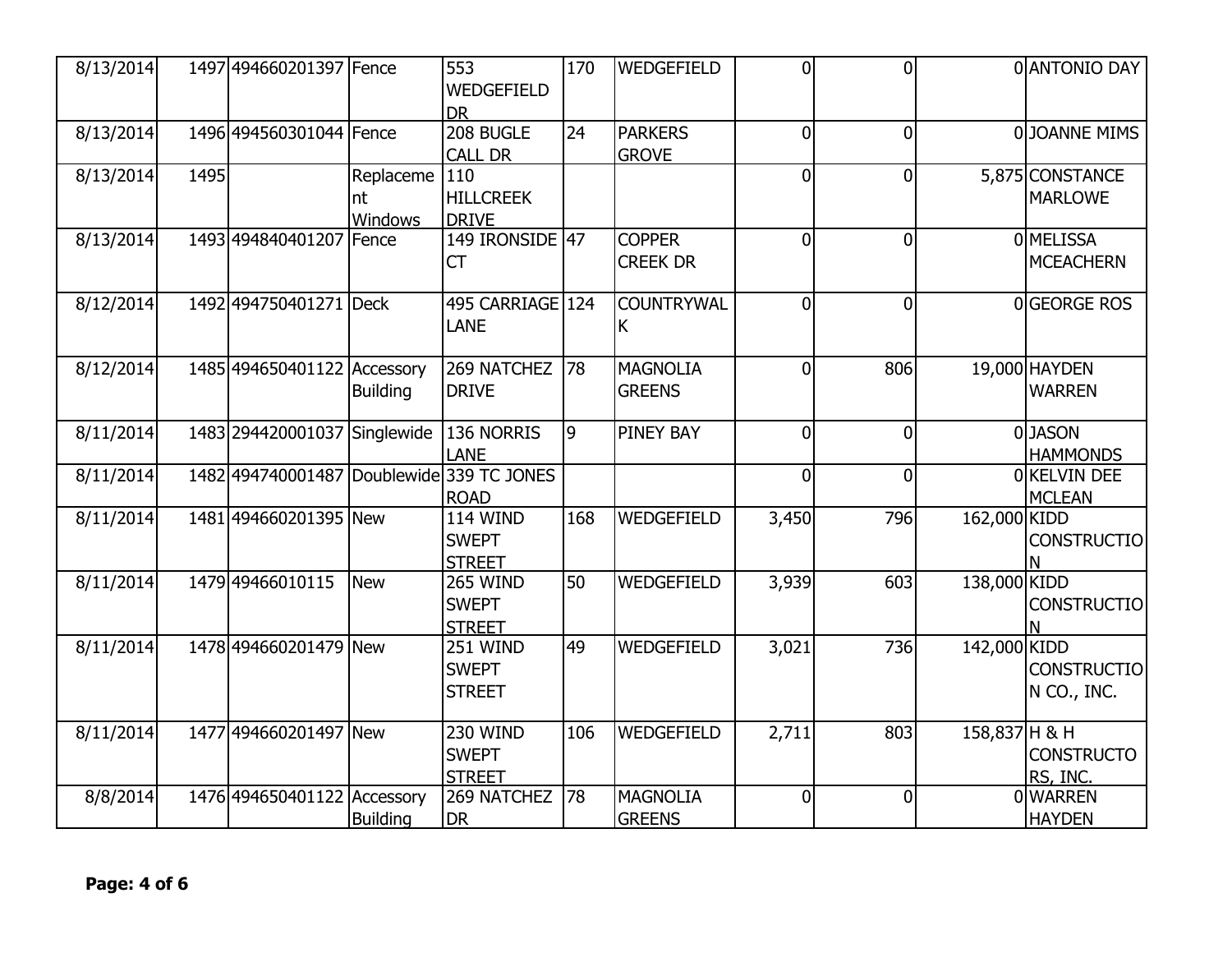| 8/8/2014 |      | 1475 494840401141 New        |                                       | 219 GERTIE                                      | 62             | <b>MITCHELL'S</b><br><b>LANDING</b> | $\overline{0}$ | $\overline{0}$ |                  | 0 MCCLOSKEY                                                      |
|----------|------|------------------------------|---------------------------------------|-------------------------------------------------|----------------|-------------------------------------|----------------|----------------|------------------|------------------------------------------------------------------|
| 8/8/2014 |      | 1474 494660201479 New        |                                       | <b>251 WIND</b><br><b>SWEPT ST</b>              | 49             | WEDGEFIELD                          | $\overline{0}$ | $\overline{0}$ |                  | 0 KIDD CONST                                                     |
| 8/8/2014 | 1473 |                              | Moved<br>House                        | 457 PHILLIPPI 4<br><b>CHURCH</b><br><b>ROAD</b> |                | <b>BEAVERTON</b>                    | 768            | 408            |                  | 5,000 LEONILA<br><b>CANTERON</b>                                 |
| 8/8/2014 |      | 1472 494660201395 New        |                                       | <b>114 WIND</b><br><b>SWEPT ST</b>              | 168            | WEDGEFIELD                          | $\overline{0}$ | $\overline{0}$ |                  | 0 KIDD CONST                                                     |
| 8/8/2014 |      | 1471 49466010115             | New                                   | 265 WIND<br><b>SWEPT ST</b>                     | 50             | WEDGEFIELD                          | $\overline{0}$ | $\overline{0}$ |                  | 0 KIDD CONST                                                     |
| 8/8/2014 |      | 1468 494660201484 New        |                                       | 194 YATES<br><b>MILL STREET</b>                 | 93             | WEDGEFIELD                          | 2,914          | 601            | $163, 129$ H & H | <b>CONSTRUCTO</b><br>RS, INC.                                    |
| 8/7/2014 | 1462 |                              | Replaceme<br>nt<br><b>Windows</b>     | 3551<br><b>ABERDEEN</b><br><b>ROAD</b>          |                |                                     | $\overline{0}$ | $\overline{0}$ |                  | 7,800 MR. & MRS.<br><b>WOODS</b>                                 |
| 8/6/2014 |      | 1457 694251501105 New        |                                       | 119<br><b>BLACKHAWK</b><br><b>LANE</b>          | $\mathbf{1}$   | <b>EAGLES RIDGE</b>                 | 1,501          | 480            | 88,000 KIDD      | <b>CONSTRUCTIO</b><br>N                                          |
| 8/6/2014 |      | 1455 694450001031 Cell Tower |                                       | 206 WADE ST                                     |                |                                     | $\overline{0}$ | $\overline{0}$ |                  | 0 HILLCREST-<br><b>SCURLOCK</b><br><b>WATER</b><br><b>SYSTEM</b> |
| 8/5/2014 |      | 1450 294500001084 Singlewide |                                       | 310 SPRING<br><b>PINE LANE</b>                  |                |                                     | $\overline{0}$ | $\overline{0}$ |                  | 0 TINA JONES                                                     |
| 8/5/2014 |      | 1448 494760301730 New        |                                       | 615 LINDSAY<br><b>ROAD</b>                      | $\overline{2}$ | <b>CASHLEYS</b><br><b>PLACE</b>     | $\overline{0}$ | $\overline{0}$ |                  | 0 BOAHN<br><b>CONSTRUCTIO</b>                                    |
| 8/5/2014 |      | 1446 49466201348             | <b>New</b>                            | 173<br>WEDGEFIELD<br><b>DRIVE</b>               | $\overline{4}$ | WEDGEFIELD                          | 2,587          | 716            |                  | 100,000 MAEBUILT<br>INC.                                         |
| 8/5/2014 | 1445 |                              | Finish<br><b>Bonus</b><br><b>Room</b> | 193<br><b>LOCHWOOD</b><br><b>DRIVE</b>          |                | <b>HOLLIES@WE</b><br><b>STGATE</b>  | $\overline{0}$ | $\overline{0}$ |                  | O MARIA INNES                                                    |